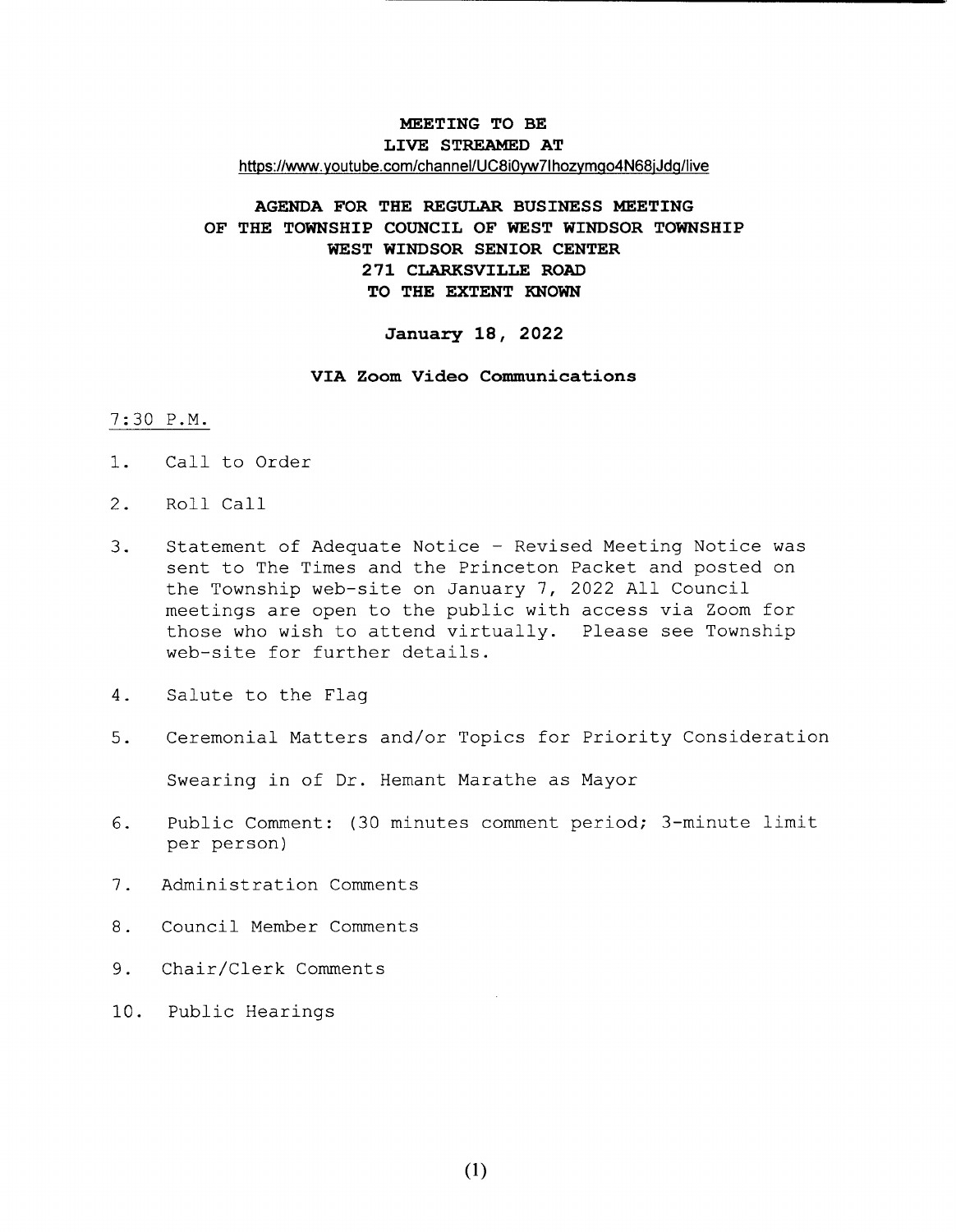11. Consent Agenda

A. Resolutions

2022- R022 Endorsing the Application for Membership to the New Jersey State Firemen's Association for Spencer A. Perrine of the West Windsor Volunteer Fire Company #1

B. Minutes

November 22, 2022 - Business Session - as amended

C. Bills & Claims

- 12. Items Removed from Consent Agenda
- 13. Recommendations from Administration and Council/Clerk
	- 2022- R023 Authorizing the Appointment of Mark Pepper as <sup>a</sup> Member on the Human Relations Council with <sup>a</sup> Term to Expire on December 31, 2023
	- 2022- R024 Authorizing the reappointment of Kelly A. Montecinos to Continue to Serve as Tax Collector for the Township of West Windsor
	- 2022- R025 Authorizing the West Windsor Police Division to Continue Participation in the Defense Logistics Agency ( DLA) Law Enforcement Support Office LESO) 1033 Program for 2022
	- 2022- R026 Authorizing the Person to Person Transfer of Liquor License 1113- 36- 015- 003 from Carnegie HP F&B, LLC to PNNJ Associates, LLC
	- 2022- R027 Authorizing the Appointment of Daniel <sup>O</sup>' Gorman as the Plumbing Subcode Official for <sup>a</sup> Term of Four Years Effective January 10, <sup>2022</sup>
	- 2022- R028 Authorizing the Reappointment of Kenneth W. Lozier as Municipal Judge for <sup>a</sup> Three Year Term - January 1, 2022 through December 31, 2024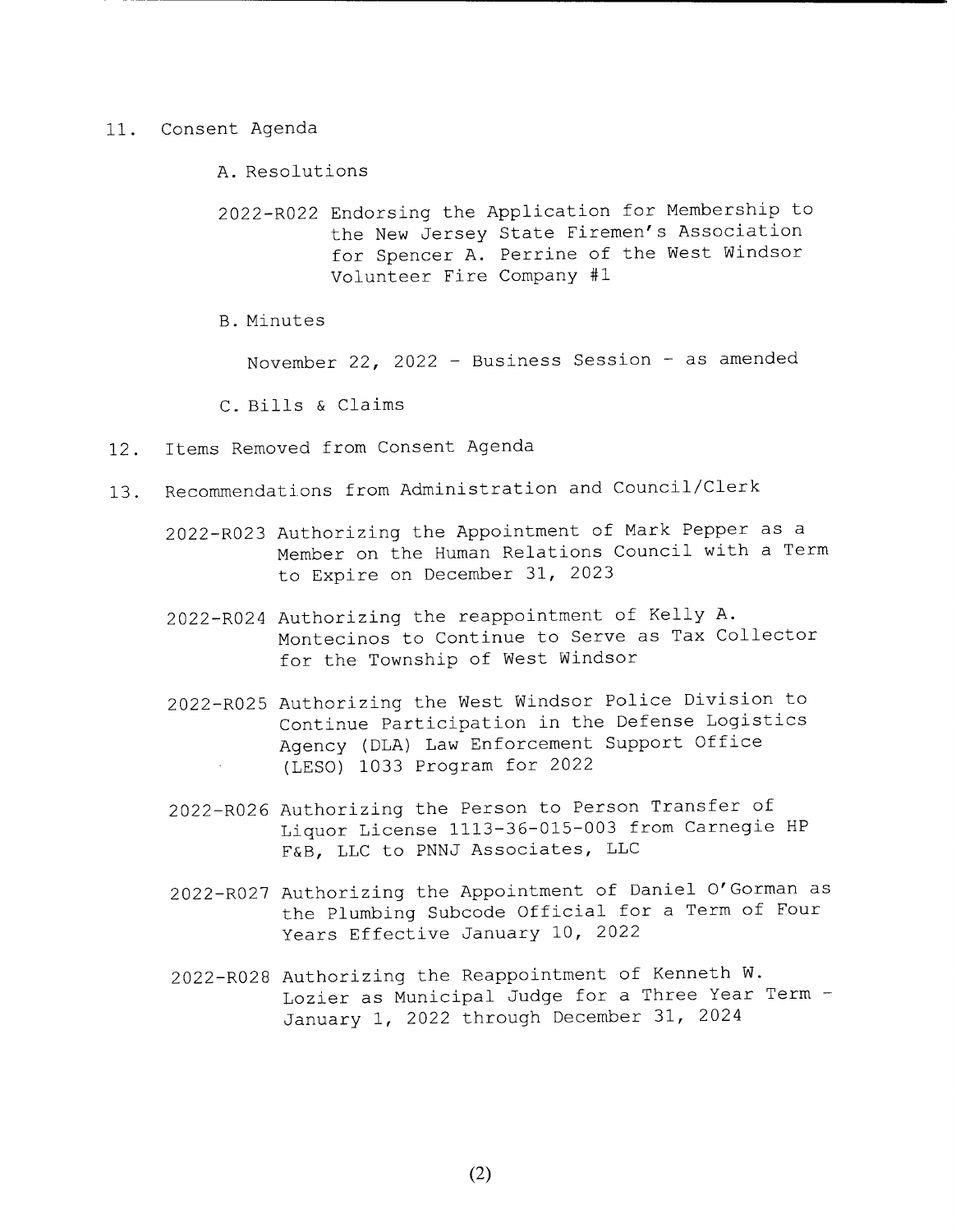- 2022- R029 Authorizing the Mayor and Clerk to Execute <sup>a</sup> Professional Services Agreement with Van Cleef Engineering Associates for Miscellaneous Engineering Services - \$3,000.00
- 2022- R030 Authorizing the Mayor and Clerk to Execute <sup>a</sup> Professional Services Agreement with Arora and Associates for Miscellaneous Engineering Services  $-$  \$3,000.00
- 2022- R031 Authorizing the Mayor and Clerk to Execute <sup>a</sup> Professional Services Agreement with ACT Engineers, Inc. for Miscellaneous Engineering Services  $-$  \$3,000.00
- 2022- R032 Authorizing the Business Administrator to Purchase From Elite Vehicle Solutions Emergency Equipment and Installation Services for the Division of Fire and Emergency Services New F150  $-$  \$23, 322.63
- 2022- R033 Authorizing the Adoption of the Mercer County Hazard Mitigation Plan
- 2022- R034 Requesting the State of New Jersey to Pursue Regional Solutions to Flooding Within the Millstone River Basin
- 14. Introduction of Ordinances
- 15 . Additional Public Comment ( three- minute limit per person)
- 16. Council Reports/Discuss/New Business
- 17. Administration Updates
- 18. Closed Session (if needed)
- 19. Adjournment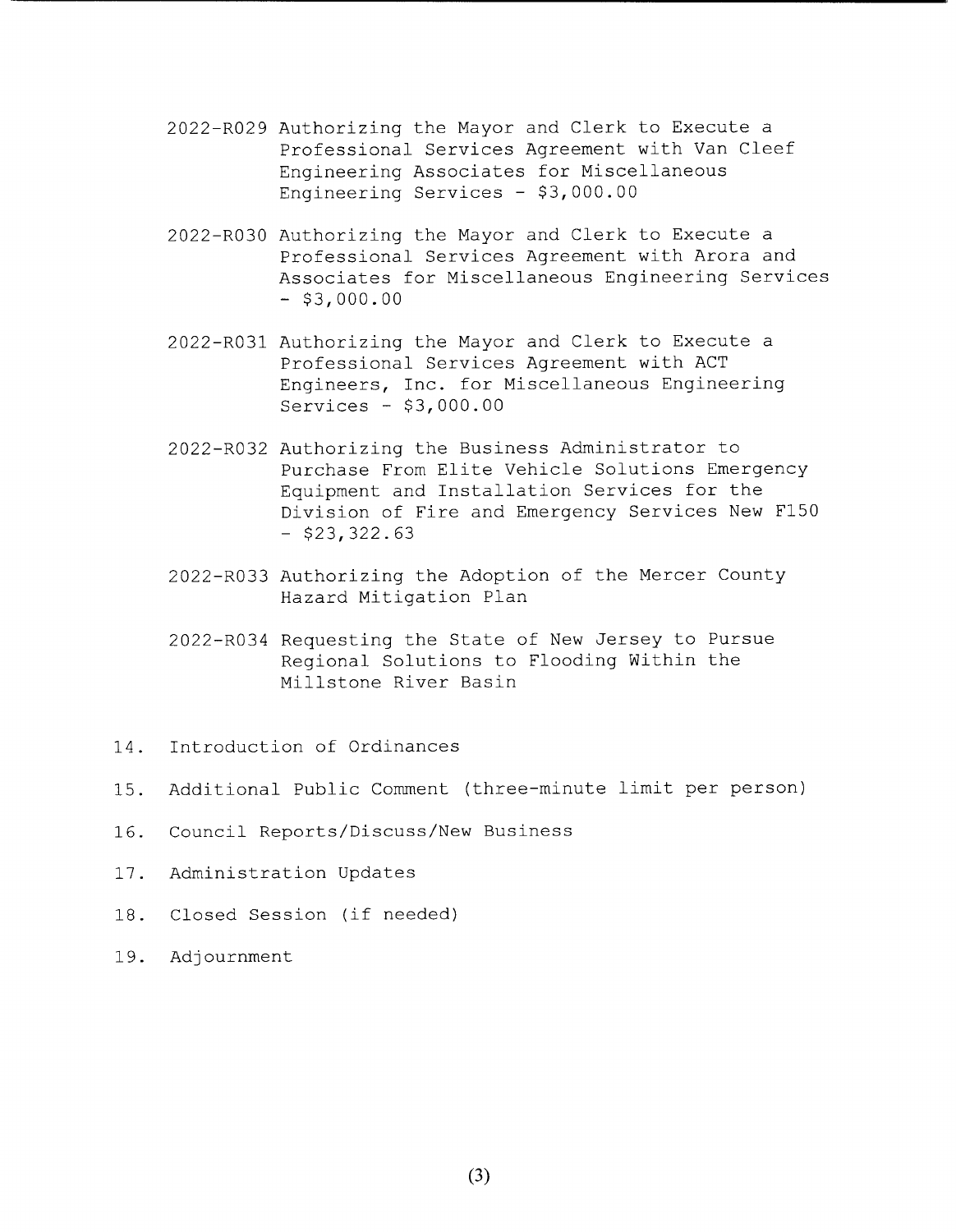- WHEREAS, Spencer A. Perrine <sup>a</sup> member of the West Windsor Volunteer Fire Company, has applied for membership in the New Jersey State Firemen's Association; and
- WHEREAS, his application is complete in all ways;
- NOW, THEREFORE, BE IT RESOLVED by the Township Council of the Township of West Windsor that it hereby authorizes the municipal endorsement of the application of Spencer A. Perrine for membership in the New Jersey State Firemen's Association.
- Adopted: January 18, 2022

I hereby certify that this is a true copy of <sup>a</sup> resolution adopted by the West Windsor Township Council at their meeting held on the 18th day of January, 2022.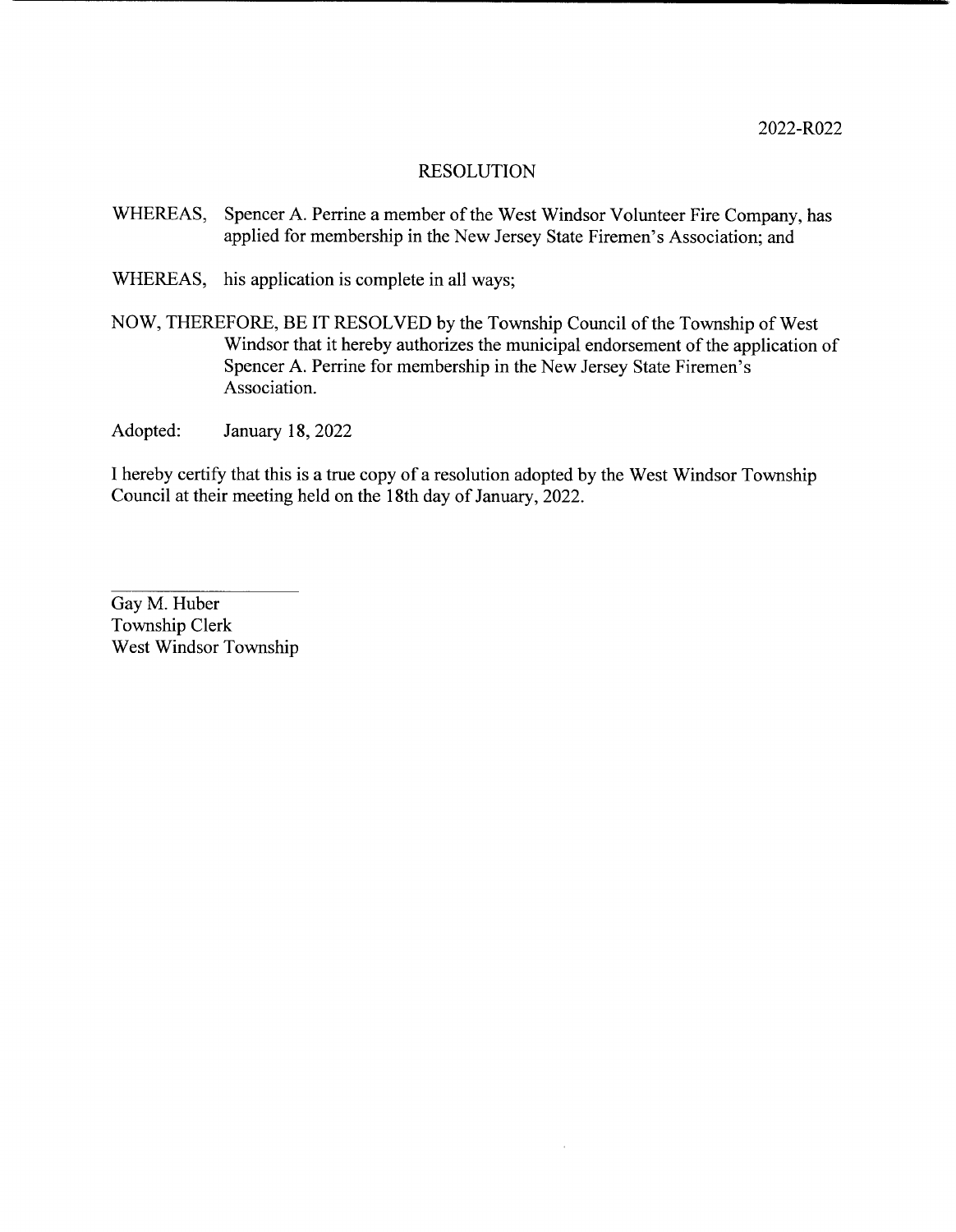- WHEREAS, a vacancy exists on the Human Relations Council for a member; and
- WHEREAS, Mark Pepper has expressed his interest in serving on the Human Relations Council; and
- WHEREAS, the term of this appointment is for two years expiring on December 31, 2023; and
- WHEREAS, Mayor Hemant Marathe recommends this appointment and seeks the Council's consent to appoint Mark Pepper to the Human Relations Council.
- NOW, THEREFORE, BE IT RESOLVED that the Township Council of the Township of West Windsor hereby approves (consents to) the following Human Relations Council appointment:

Mark Pepper Term to Expire 12/31/2023

Adopted: January 18, 2022

<sup>1</sup> hereby certify that the above resolution was adopted by the West Windsor Township Council at their meeting held on the 18th day of January, 2022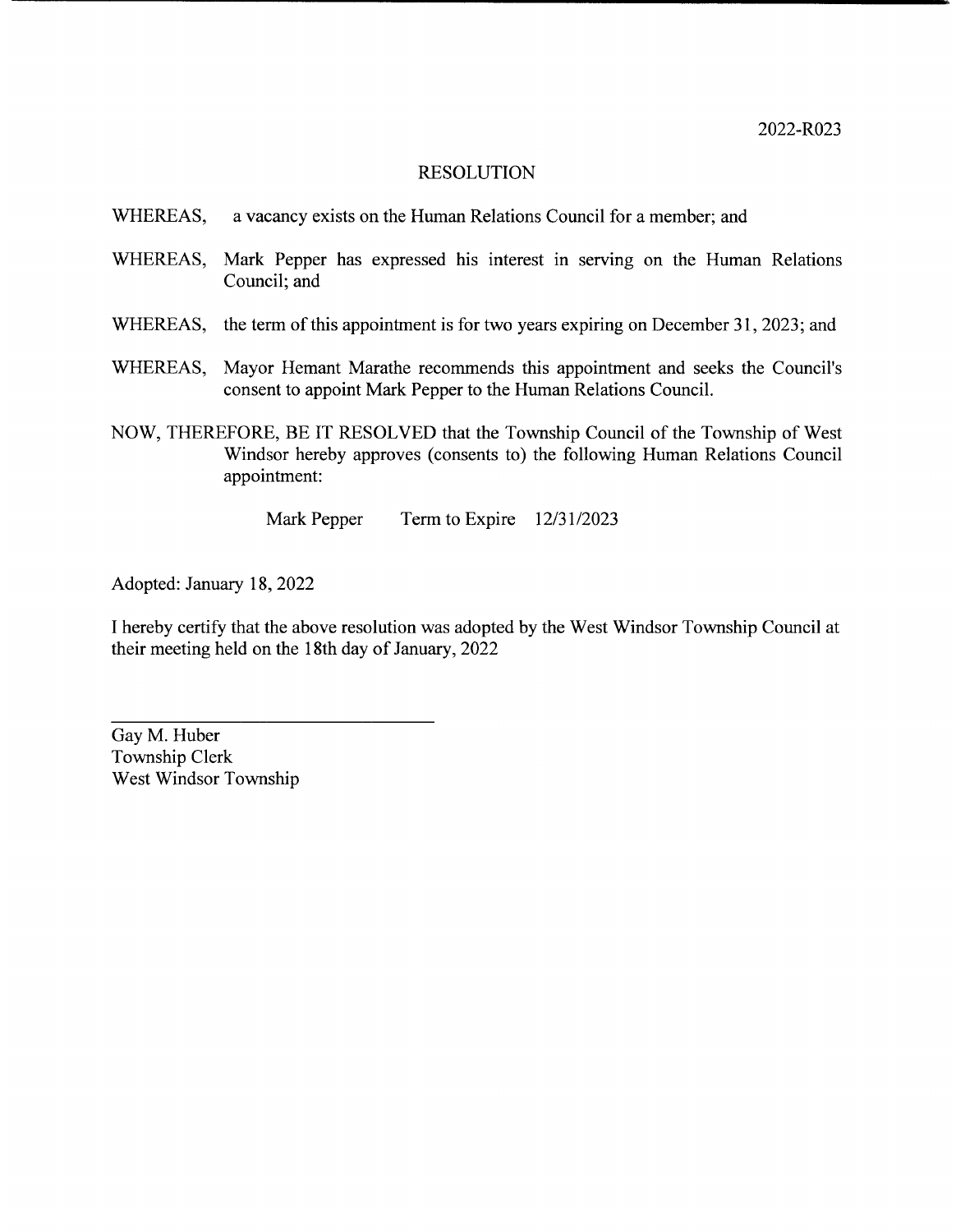- WHEREAS, in accordance with N.J.S.A. 40A: 9-141 et.seq. the Township of West Windsor is required to have a certified Tax Collector; and
- WHEREAS, in accordance with N.J.S.A. 40A: 9-142 et.seq. every municipal tax collector shall hold her office for the term of <sup>4</sup> years from the first day of January next following her appointment; and
- WHEREAS, Kelly A. Montecinos was appointed as Tax Collector on March 1, 2017 per Resolution 2017- R072 to serve the unexpired term of Tax Collector from March 1, 2017 expiring December 31, 2017; and
- WHEREAS, Kelly A. Montecinos was reappointed as Tax Collector on January 16, 2018 as per Resolution 2018-R028 effective January 1, 2018 , and ending December 31, 2021; and
- WHEREAS, Kelly A. Montecinos is fully certified and has demonstrated strong, professional accomplishments while serving as Tax Collector; and
- WHEREAS, the Mayor, Business Administrator and Chief Financial Officer recommend that Kelly A. Montecinos be reappointed to Tax Collector for a four-year term effective January 1, 2022.
- NOW, THEREFORE, BE IT RESOLVED by the Township Council of the Township of West Windsor, County of Mercer, and State of New Jersey that effective January 1, 2022, Kelly A. Montecinos be and is hereby reappointed the Tax Collector for West Windsor Township for a term of four (4) years effective January 1, 2022.

Adopted: January 18, 2022

I hereby certify that the above resolution was adopted by the West Windsor Township Council at their meeting held on the 18th day of January, 2022.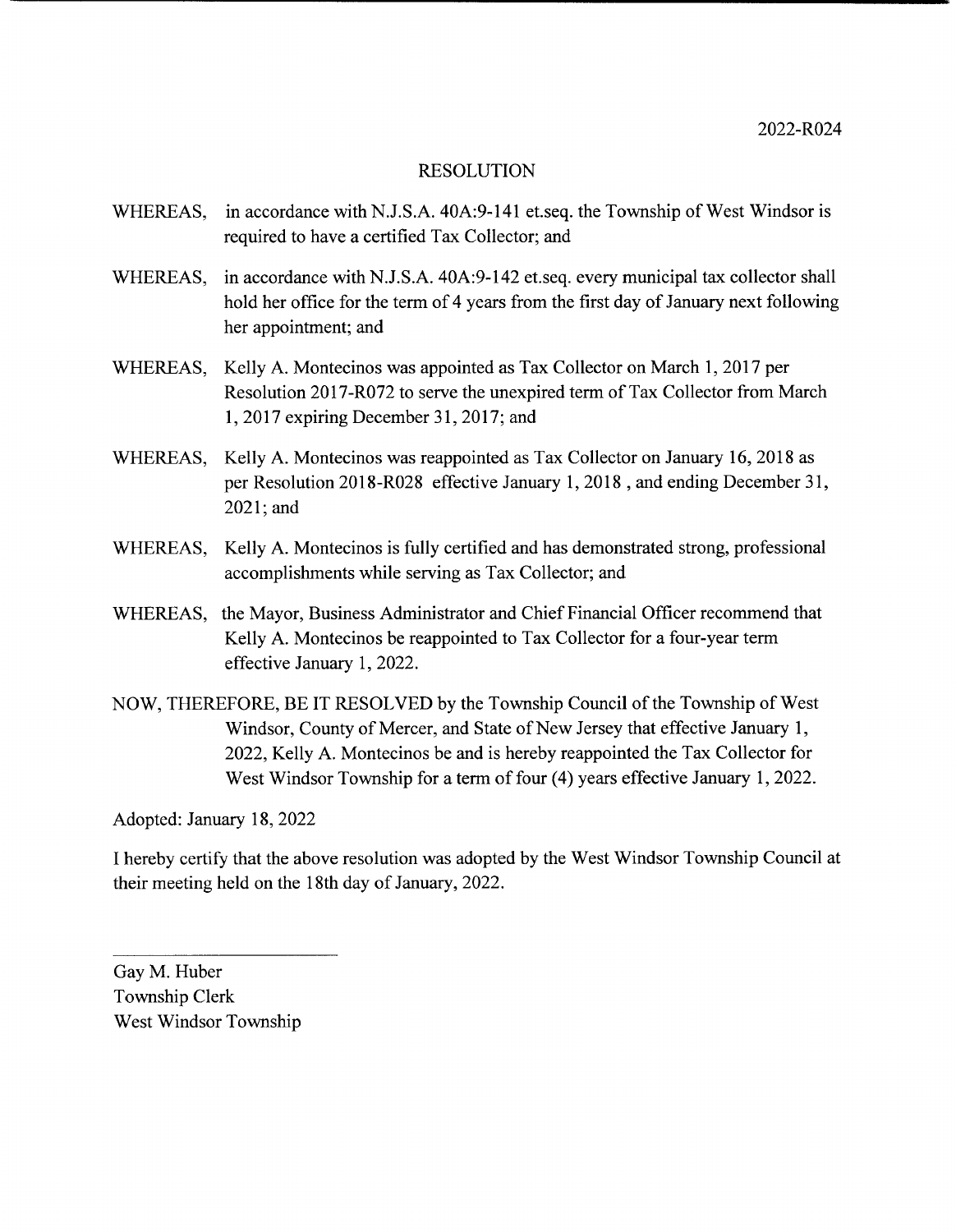- WHEREAS, the United State Congress authorized the Defense Logistics Agency (DLA) Law Enforcement Support Office (LESO) 1033 Program to make use of excess Department of Defense personal property by making that personal property available to municipal, county and State law enforcement agencies; and
- WHEREAS, DLA rules mandate that all equipment acquired through the 1033 Program remain under the control of the requesting law enforcement agency; and
- WHEREAS, participation in the <sup>1033</sup> Program allows municipal and county law enforcement agencies to obtain property they might not otherwise be able to afford in order to enhance community preparedness, response, and resiliency; and
- WHEREAS, although property is provided through the <sup>1033</sup> Program at no cost to municipal and county law enforcement agencies, these entities are responsible for the costs associated with delivery, maintenance, fueling, and upkeep of the property, and for specialized training on the operation of any acquired property; and
- WHEREAS, N.J.S.A. 40A:5-30.2 requires that the governing body of the municipality or county approve, by a majority of the full membership, both enrollment in, and the acquisition of any property through, the 1033 Program.
- NOW THEREFORE BE IT RESOLVED by the Township Council of the Township of West Windsor that the Police Division is hereby authorized to enroll in the 1033 Program for a one-year period from January 1, 2022 to Dec 31, 2022; and
- BE IT FURTHER RESOLVED that the Township of West Windsor Police Division is hereby authorized to acquire items of non-controlled property designated "DEMIL A," which may include office supplies, office furniture, computers, electronic equipment, generators, field packs, military and non-military vehicles, clothing, traffic and transit signal systems, exercise equipment, farming and moving equipment, storage devices and containers, tools, medical and first aid equipment and supplies, personal protection equipment and supplies, construction materials, lighting supplies, beds and sleeping mats, wet and cold weather equipment and supplies, respirators, binoculars, and any other supplies or equipment of a nonmilitary nature identified by the LEA, if it shall become available in the next twelve months, based on the needs of the West Windsor Township Police Division, without restriction; and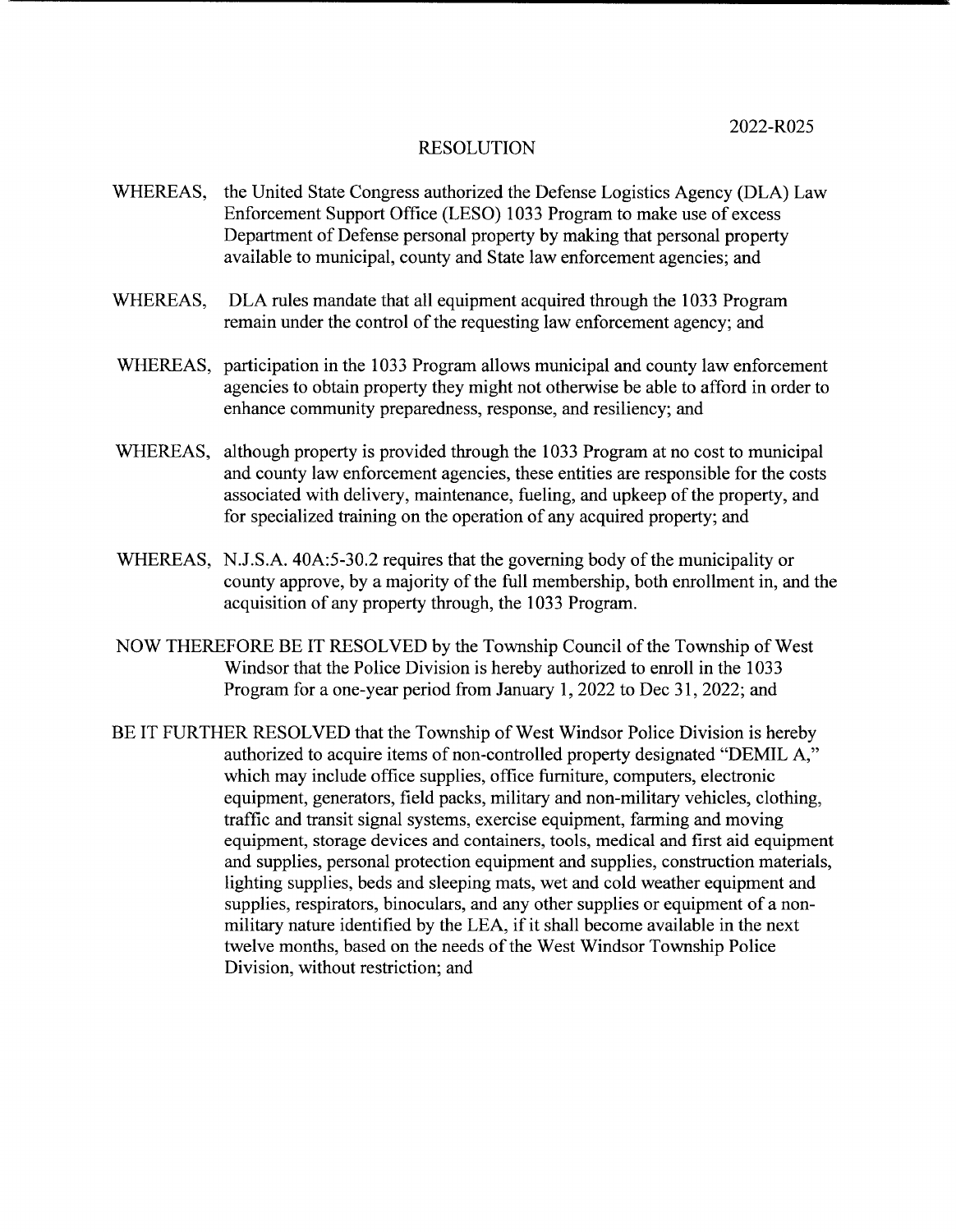Page 2 2022-R025

- BE IT FURTHER RESOLVED that the West Windsor Township Police Division is hereby authorized to acquire the following "DEMIL B through Q" property, if it shall become available in the next 12 months: (1) vehicle capable of traversing high water and high snow conditions during emergency response needs; and
- BE IT FURTHER RESOLVED that the West Windsor Township Police Division shall develop and implement a full training plan and policy for the maintenance and use of the acquired property; and
- BE IT FURTHER RESOLVED that the West Windsor Township Police Division shall provide a yearly accounting of all property obtained through the 1033 Program which shall be available to the public upon request; and
- BE IT FURTHER RESOLVED that this Resolution shall take effect January 1, 2022 and shall be valid to authorize requests to acquire "DEMIL A" property that may be made available through the 1033 Program until December 31, 2022. Requests to acquire DEMIL B through Q" property that may be made available through the 1033 Program until December 31, 2022.

Adopted: January 18, 2022

<sup>1</sup> hereby certify that the above Resolution was adopted by the West Windsor Township Council at their meeting held on the 18th day of January, 2022.

Gay M. Huber Township Clerk Township of West Windsor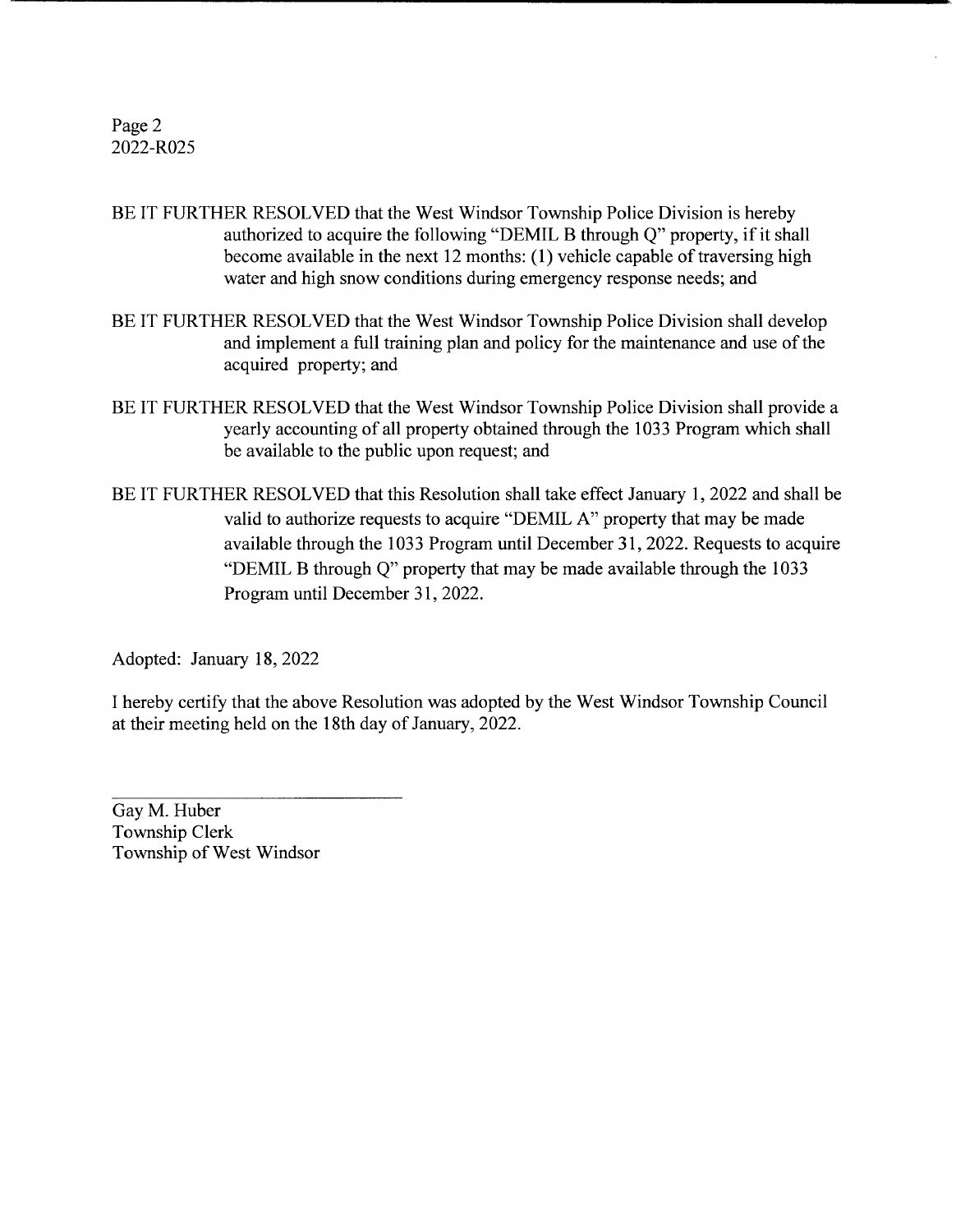- WHEREAS, the Township of West Windsor has received <sup>a</sup> Retail Liquor License Application from Carnegie HP F&B LLC for a Person to Person Transfer of Liquor License #1113-36-015-003 to PNNJ Associates, LLC as part of a Consent Order for Appointment of Receiver issued by the Superior Court of New Jersey ( Docket No. MER-C-6-21); and
- WHEREAS, the applicant wants to transfer the Plenary Retail Consumption License from Carnegie HP F&B LLC to PNNJ Associates, LLC; and
- WHEREAS, the West Windsor Police Division has reviewed and approved the Person to Person Transfer of the Plenary Retail Consumption Hotel/Motel Exception; and
- WHEREAS, in accordance with N.J.A.C. 13L2-7.4, the applicant has provided to the Township Clerk's Office the proof of publication notice of the application in the Princeton Packet on August 6, 2021 and August 13, 2021; and
- WHEREAS, no objections to the application have been received; and
- WHEREAS, the Alcoholic Beverage Retail Licensee Clearance Certificate to transfer has been received by the Township; and
- WHEREAS, pursuant to N.J.A.C. 13:2-7.7, the Township Council makes the following findings and certifies that:
	- 1. The submitted application form is complete in all aspects.
	- 2. The applicant is qualified to be licensed according to all standards established by Title 33 of the New Jersey Statutes, regulations promulgated thereunder as well as pertinent local ordinances and conditions consistent with Title 33.
	- 3. The Police Division has reviewed the application and finds no reason not to permit the transfer.
- NOW, THEREFORE, BE IT RESOLVED, by the Township Council of West Windsor that the Person to Person transfer of Liquor License #1113-36-015-003 to PNNJ Associates, LLC, 3565 U.S. Highway #1, Princeton, New Jersey is hereby approved.

Adopted: January 18, 2022

I hereby certify that the above resolution was adopted by the West Windsor Township Council at their meeting held on the  $18<sup>th</sup>$  day of January, 2022.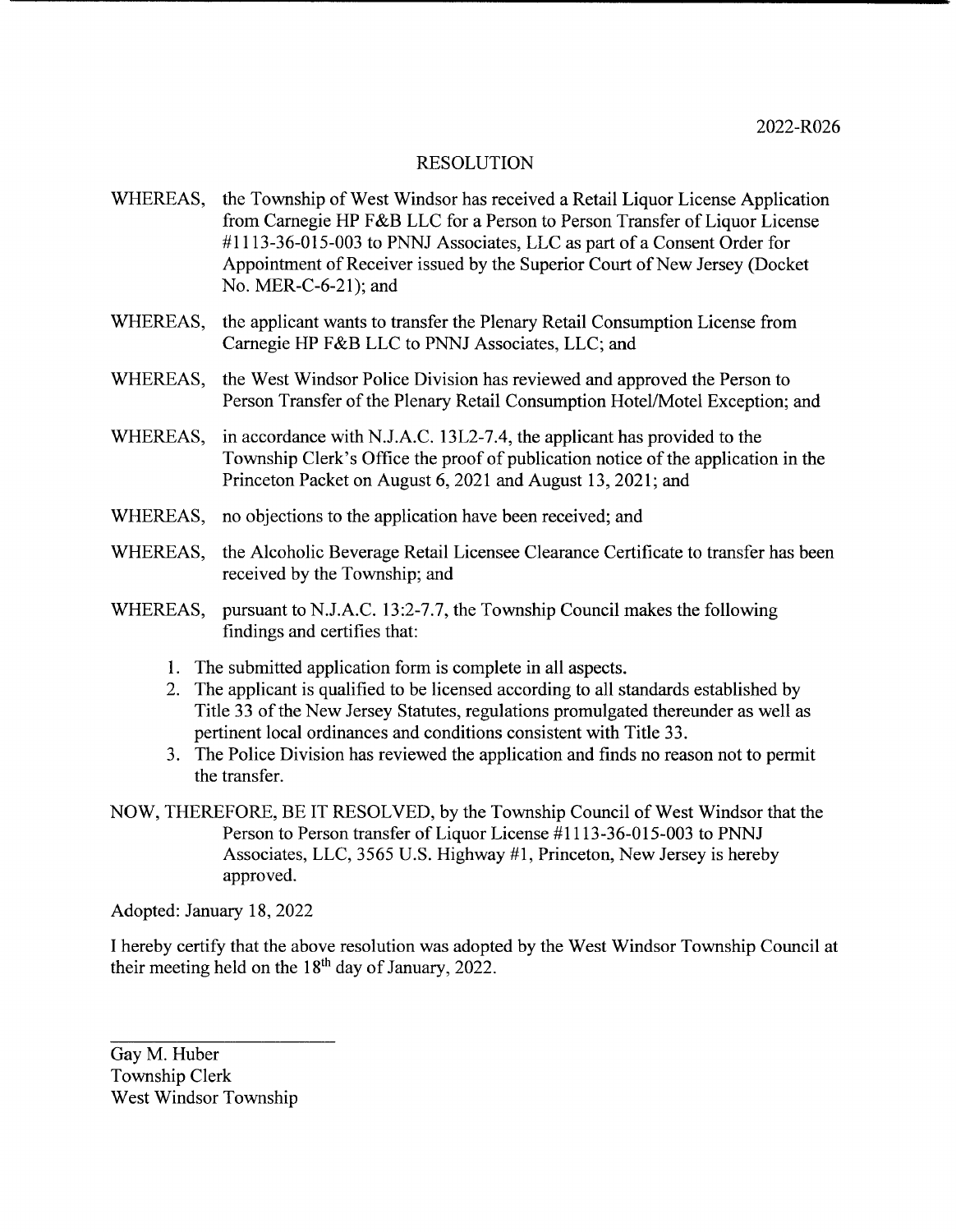- WHEREAS, the position of Plumbing Subcode Official is currently vacant; and
- WHEREAS, the New Jersey Uniform Construction Code requires <sup>a</sup> municipality to appoint <sup>a</sup> Plumbing Subcode Official; and
- WHEREAS, Daniel O'Gorman has the required experience and licensing to hold the position of Plumbing Subcode Official; and
- WHEREAS, the Construction Code Official and Director of the Community Development Department/Township Engineer recommend the appointment of Daniel O' Gorman as the Plumbing Subcode Official for the Township of West Windsor.
- NOW, THEREFORE, BE IT RESOLVED, by the Township Council of the Township of West Windsor, County of Mercer, and State of New Jersey, that Daniel O' Gorman be and is hereby appointed the Plumbing Subcode Official for the Township of West Windsor for a term of four (4) years effective January 10, 2022.
- Adopted: January 18, 2022

I hereby certify that the above resolution was adopted by the West Windsor Township Council at their meeting held on the 18th day of January, 2022.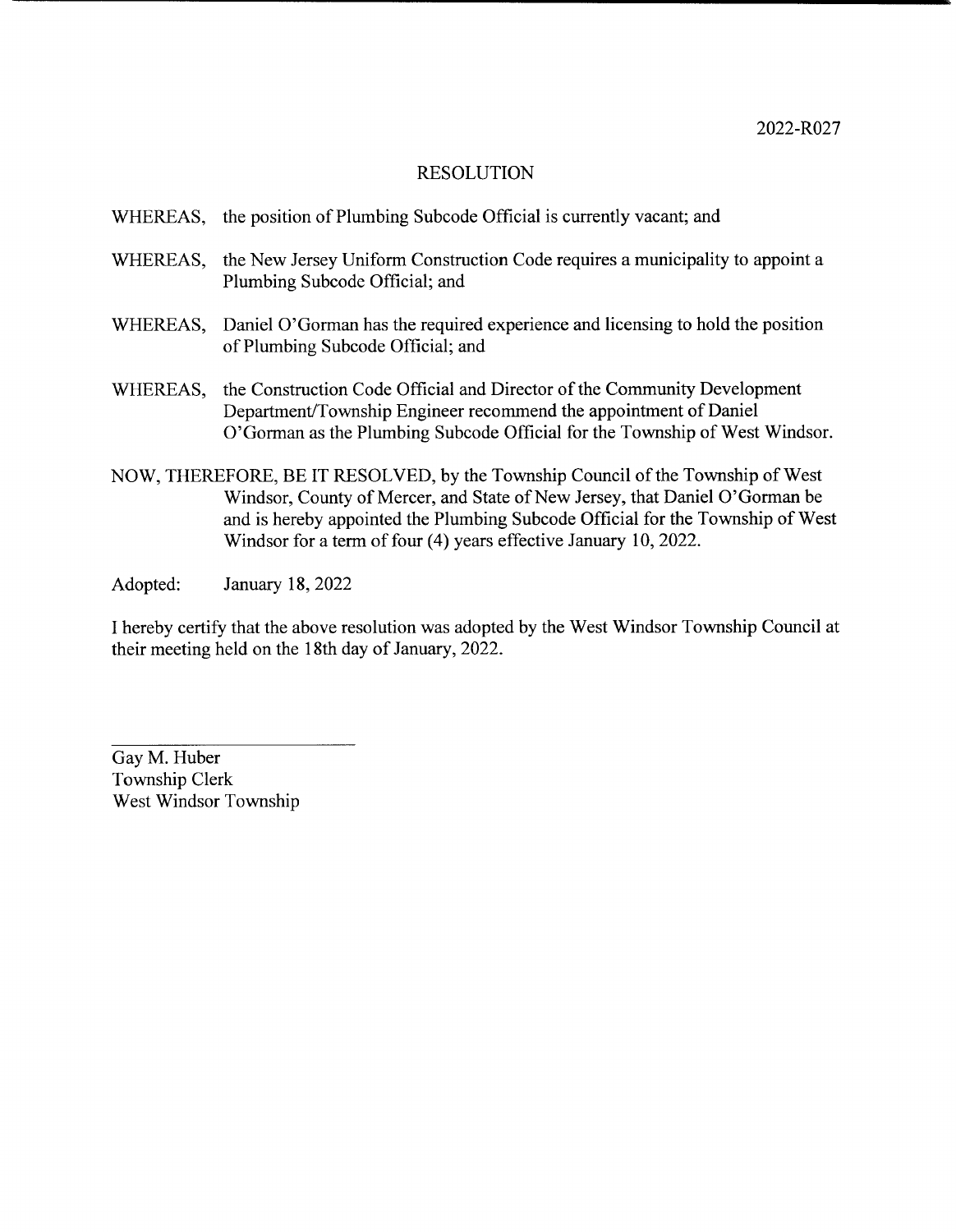- WHEREAS, the Township of West Windsor is required to appoint <sup>a</sup> Municipal Court Judge; and
- WHEREAS, the Honorable Kenneth W. Lozier, Esq. has performed the duties of Municipal Judge in the Township of West Windsor since July 1, 2012; and
- WHEREAS, the Honorable Kenneth W. Lozier, Esq. has served <sup>a</sup> three- year term as Municipal Court Judge in the Township of West Windsor and is requesting re-appointment; and
- WHEREAS, the Honorable Kenneth W. Lozier, Esq. is qualified to serve as Municipal Court Judge of the Township of West Windsor; and
- WHEREAS, Mayor Hemant Marathe recommends the reappointment of the Honorable Kenneth W. Lozier Esq. as the Township of West Windsor Municipal Court Judge for a three- year term, January 1, 2022 through December 31, 2024.
- NOW, THEREFORE, BE IT RESOLVED that the Township Council of the Township of West Windsor hereby approves (consents to) the reappointment of the Honorable Kenneth W. Lozier, Esq. as West Windsor Municipal Court Judge for a three- year term, January 1, 2022 through December 31, 2024.

Adopted: January 18, 2022

<sup>1</sup> hereby certify that the above resolution was adopted by the West Windsor Township Council at their meeting held on the 18th day of January, 2022.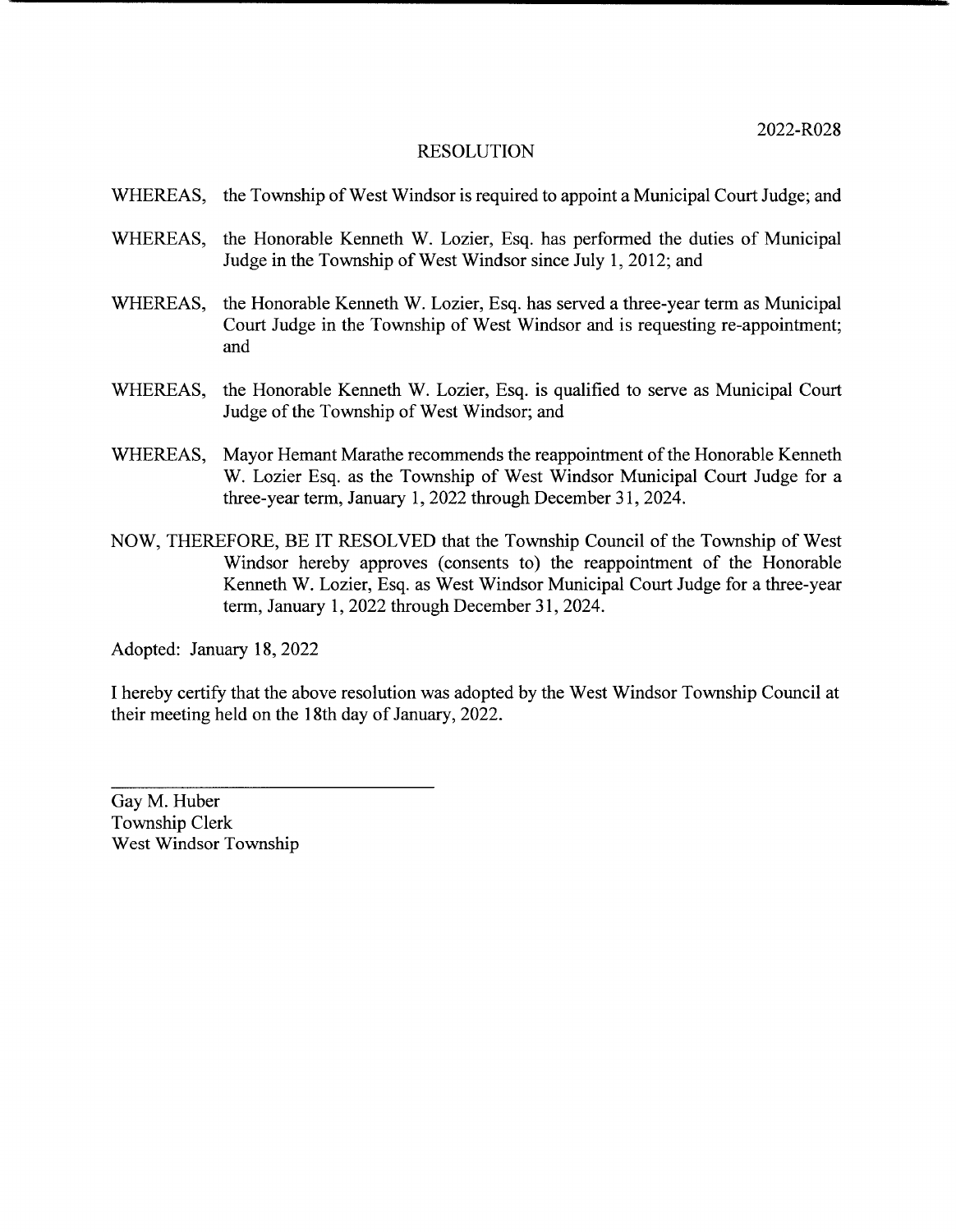- WHEREAS, the Township of West Windsor requires professional engineering services on <sup>a</sup> consultant basis for inspection and certification of construction performed by developers, conformance reviews, and miscellaneous engineering projects as assigned; and
- WHEREAS, the Township wishes to enter into a services agreement with Van Cleef Engineering Associates for the aforesaid services; and
- WHEREAS, the Chief Financial Officer has certified that funds are available for said contract in the following line item appropriation accounts:

| <b>Engineering-Consultant Services</b> | 105-30-210     | \$3,000.00 |
|----------------------------------------|----------------|------------|
| Account Title                          | Account Number | Amount     |

- WHEREAS, the maximum amount of the contract is subject to the final adoption of the 2022 Local Municipal Budget and funds are available through various developers' escrow accounts and account 105-30-210 "Engineering Costs & Services: Consultants;" and
- WHEREAS, additional services may be required for various capital projects as assigned and may be certified to if funds are available as certified by the Township's Chief Financial Officer; and
- WHEREAS, services to be performed may be retained by the Township without public advertising for bids pursuant to the Local Public Contracts Law, N.J.S.A. 40A:11-1- $5(1)(a)$  because the aforesaid services are professional in nature; and
- WHEREAS, the Local Public Contracts Law requires <sup>a</sup> resolution authorizing the award of contract for the services without competitive bidding be publicly advertised.
- NOW, THEREFORE, BE IT RESOLVED by the Township Council of the Township of West Windsor as follows:
	- 1) The Mayor and Clerk are hereby authorized to execute, on behalf ofthe Township <sup>a</sup> professional services agreement with Van Cleef Engineering Associates to cover the period January 10, 2022 through December 31, 2022.
	- 2) The Agreement so authorized shall require the Provider to provide professional engineering services, including development inspection services pursuant to its proposal dated December 6, 2021. The contract is awarded without competitive bidding as authorized by the Local Public Contracts Law pursuant to N.J.S.A.  $40A:11-1-5(1)(a)$  because the services are professional in nature.
	- 3) A notice ofthis action shall be published in the newspaper used by the Township for legal publications as required by law within ten $(10)$  days of its passage.

Adopted: January 18, 2022

I hereby certify that the above resolution was adopted by the West Windsor Township Council at their meeting held on the 18th day of January 2022.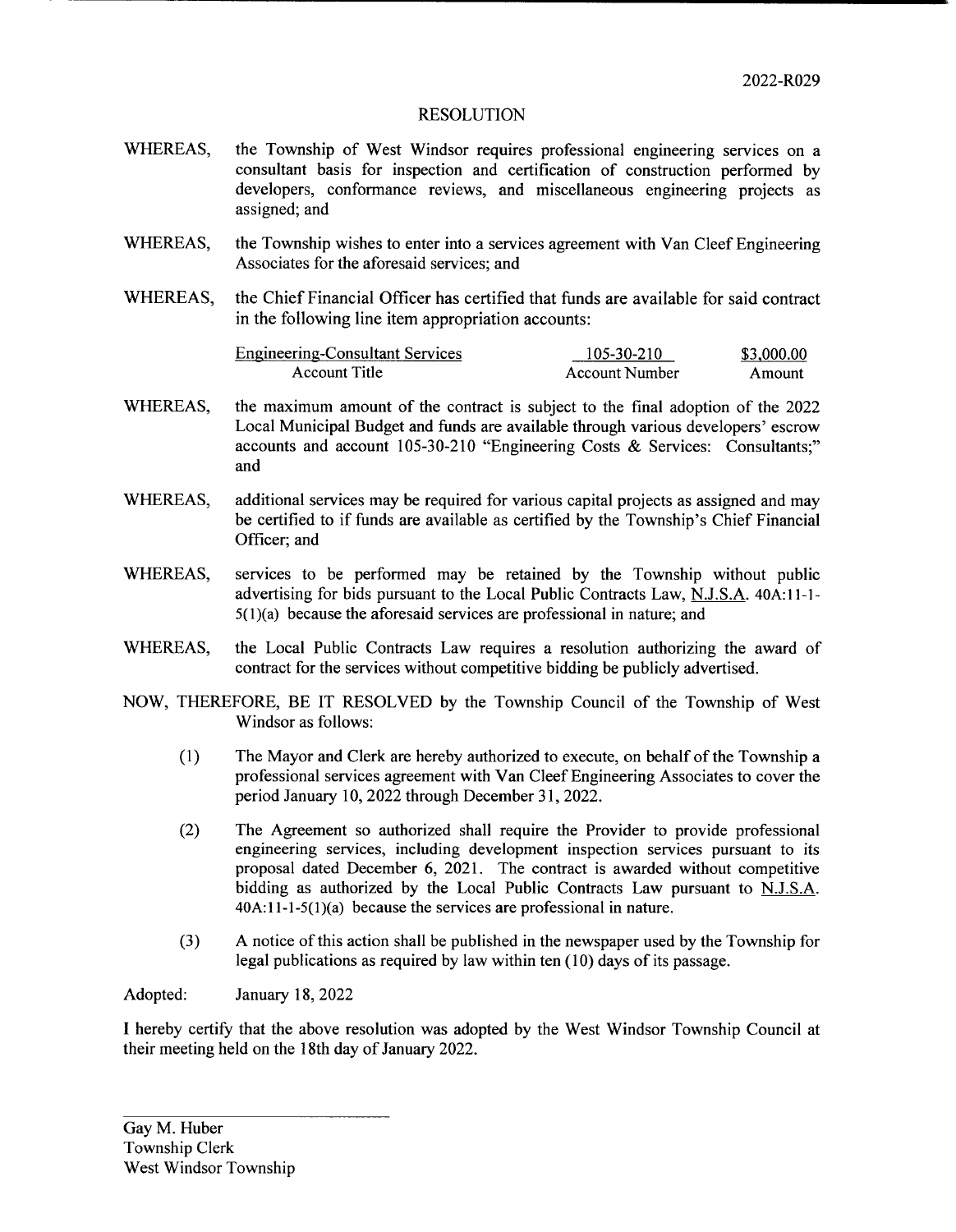- WHEREAS, the Township of West Windsor requires professional engineering services on <sup>a</sup> consultant basis for inspection and certification of construction performed by developers, conformance reviews, and miscellaneous engineering projects as assigned; and
- WHEREAS, the Township wishes to enter into a services agreement with Arora and Associates for the aforesaid services; and
- WHEREAS, the Chief Financial Officer has certified that funds are available for said contract in the following line item appropriation accounts:

| <b>Engineering-Consultant Services</b> | 105-30-210     | \$3,000.00 |
|----------------------------------------|----------------|------------|
| Account Title                          | Account Number | Amount.    |

- WHEREAS, the maximum amount of the contract is subject to the final adoption of the 2022 Local Municipal Budget and funds are available through various developers' escrow accounts and account 105-30-210 "Engineering Costs & Services: Consultants;" and
- WHEREAS, additional services may be required for various capital projects as assigned and may be certified to if funds are available as certified by the Township's Chief Financial Officer; and
- WHEREAS, services to be performed may be retained by the Township without public advertising for bids pursuant to the Local Public Contracts Law, N.J.S.A. 40A:11-1- $5(1)(a)$  because the aforesaid services are professional in nature; and
- WHEREAS, the Local Public Contracts Law requires <sup>a</sup> resolution authorizing the award of contract for the services without competitive bidding be publicly advertised.
- NOW, THEREFORE, BE IT RESOLVED by the Township Council of the Township of West Windsor as follows:
	- 1) The Mayor and Clerk are hereby authorized to execute, on behalf ofthe Township <sup>a</sup> professional services agreement with Arora and Associates to cover the period January 10, 2022 through December 31, 2022.
	- 2) The Agreement so authorized shall require the Provider to provide professional engineering services, including development inspection services pursuant to its proposal dated December 23, 2021. The contract is awarded without competitive bidding as authorized by the Local Public Contracts Law pursuant to N.J.S.A.  $40A:11-1-5(1)(a)$  because the services are professional in nature.
	- 3) A notice of this action shall be published in the newspaper used by the Township for legal publications as required by law within ten $(10)$  days of its passage.

Adopted: January 18, 2022

I hereby certify that the above resolution was adopted by the West Windsor Township Council at their meeting held on the 18th day of January 2022.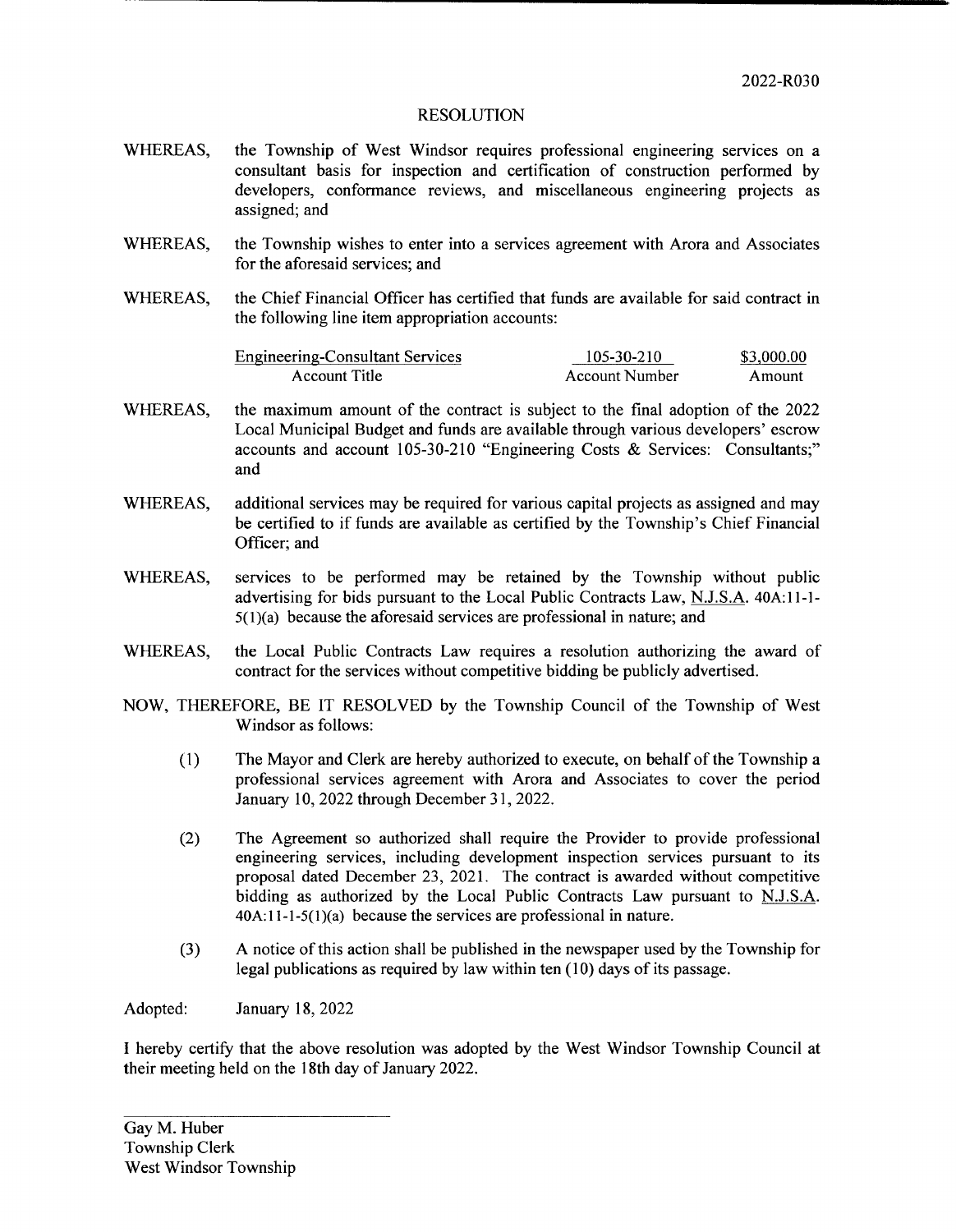- WHEREAS, the Township of West Windsor requires professional engineering services on <sup>a</sup> consultant basis for inspection and certification of construction performed by developers, conformance reviews, and miscellaneous engineering projects as assigned; and
- WHEREAS, the Township wishes to enter into <sup>a</sup> services agreement with ACT Engineers, Inc. for the aforesaid services; and
- WHEREAS, the Chief Financial Officer has certified that funds are available for said contract in the following line item appropriation accounts:

| <b>Engineering-Consultant Services</b> | 105-30-210     | \$3,000.00 |
|----------------------------------------|----------------|------------|
| Account Title                          | Account Number | Amount     |

- WHEREAS, the maximum amount of the contract is subject to the final adoption of the 2022 Local Municipal Budget and funds are available through various developers' escrow accounts and account 105-30-210 "Engineering Costs & Services: Consultants;" and
- WHEREAS, additional services may be required for various capital projects as assigned and may be certified to if funds are available as certified by the Township's Chief Financial Officer; and
- WHEREAS, services to be performed may be retained by the Township without public advertising for bids pursuant to the Local Public Contracts Law, N.J.S.A. 40A:11-1- $5(1)(a)$  because the aforesaid services are professional in nature; and
- WHEREAS, the Local Public Contracts Law requires <sup>a</sup> resolution authorizing the award of contract for the services without competitive bidding be publicly advertised.
- NOW, THEREFORE, BE IT RESOLVED by the Township Council of the Township of West Windsor as follows:
	- 1) The Mayor and Clerk are hereby authorized to execute, on behalf ofthe Township <sup>a</sup> professional services agreement with ACT Engineers, Inc. to cover the period January 10, 2022 through December 31, 2022.
	- 2) The Agreement so authorized shall require the Provider to provide professional engineering services, including development inspection services pursuant to its proposal dated November 29, 2021. The contract is awarded without competitive bidding as authorized by the Local Public Contracts Law pursuant to N.J.S.A.  $40A:11-1-5(1)(a)$  because the services are professional in nature.
	- 3) A notice ofthis action shall be published in the newspaper used by the Township for legal publications as required by law within ten( 10) days of its passage.

Adopted: January 18, 2022

I hereby certify that the above resolution was adopted by the West Windsor Township Council at their meeting held on the 18th day of January 2022.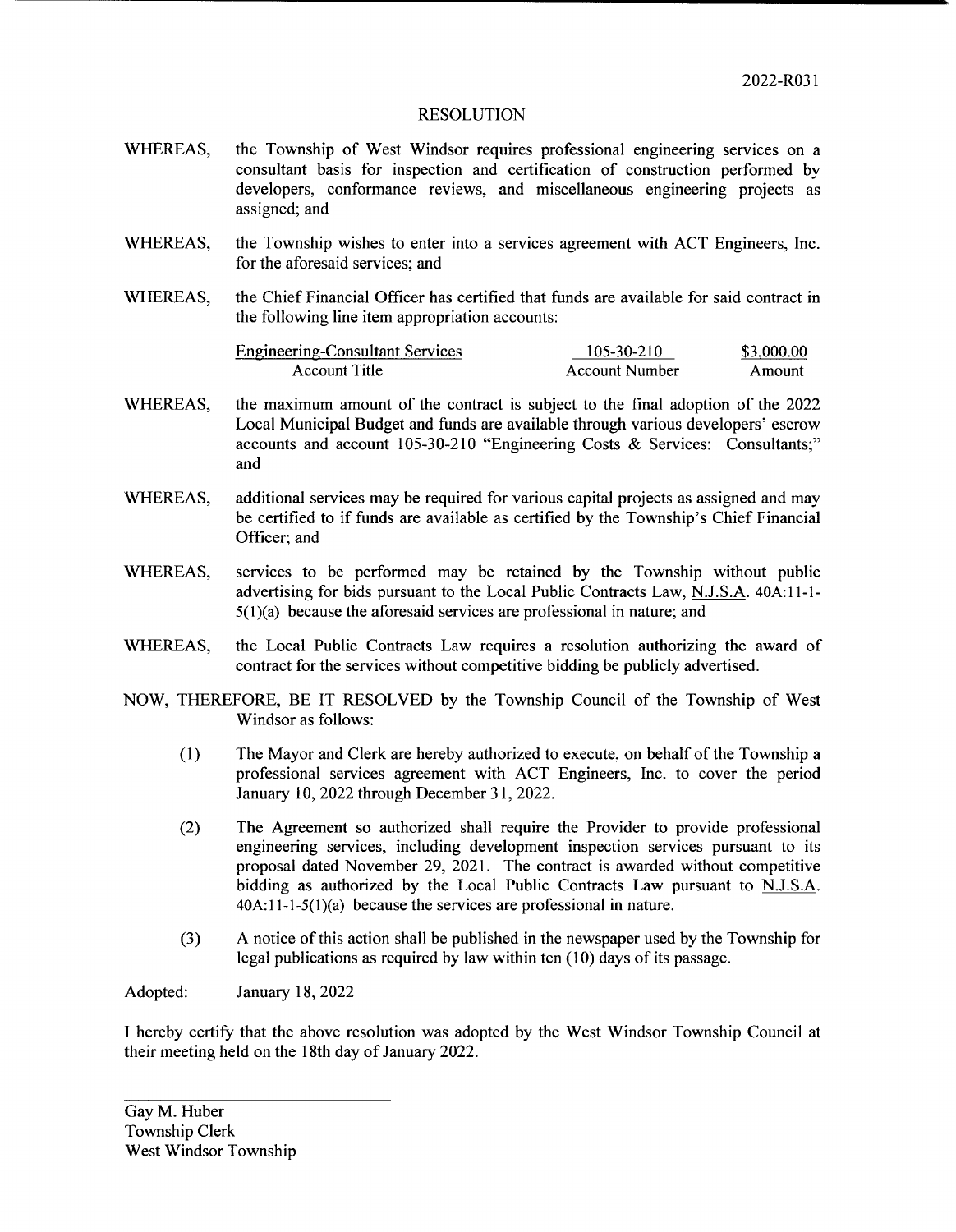- WHEREAS, the Township Council of West Windsor approved the purchase of <sup>a</sup> <sup>2021</sup> Ford F150 Crew Cab (2021-R072) for use by the Division of Fire  $&$  Emergency Services; and
- WHEREAS, this new vehicle will be used to respond to emergencies and must be outfitted with suitable emergency equipment such as emergency lights, sirens, and radios; and
- WHEREAS, Elite Vehicle Solutions, 1000 Bennet Blvd, Unit 6, Lakewood, NJ 08701 has been awarded NJ State Contract 17-Fleet-00749
- WHEREAS, sufficient funds are available in the Capital Budget Account Numbers 405-2020-14-022 (\$22,846.00) and 405-2018-15-019\$476.63) as certified by the West Windsor Township Chief Financial Officer.
- NOW, THEREFORE, BE IT RESOLVED by Township Council of the Township of West Windsor that the Township Business Administrator is hereby authorized to purchase said equipment from Elite Vehicle Solutions.

Adopted: January 18, 2022

I hereby certify that the above resolution was adopted by the West Windsor Township Council at its meeting held on the 18th day of January, 202.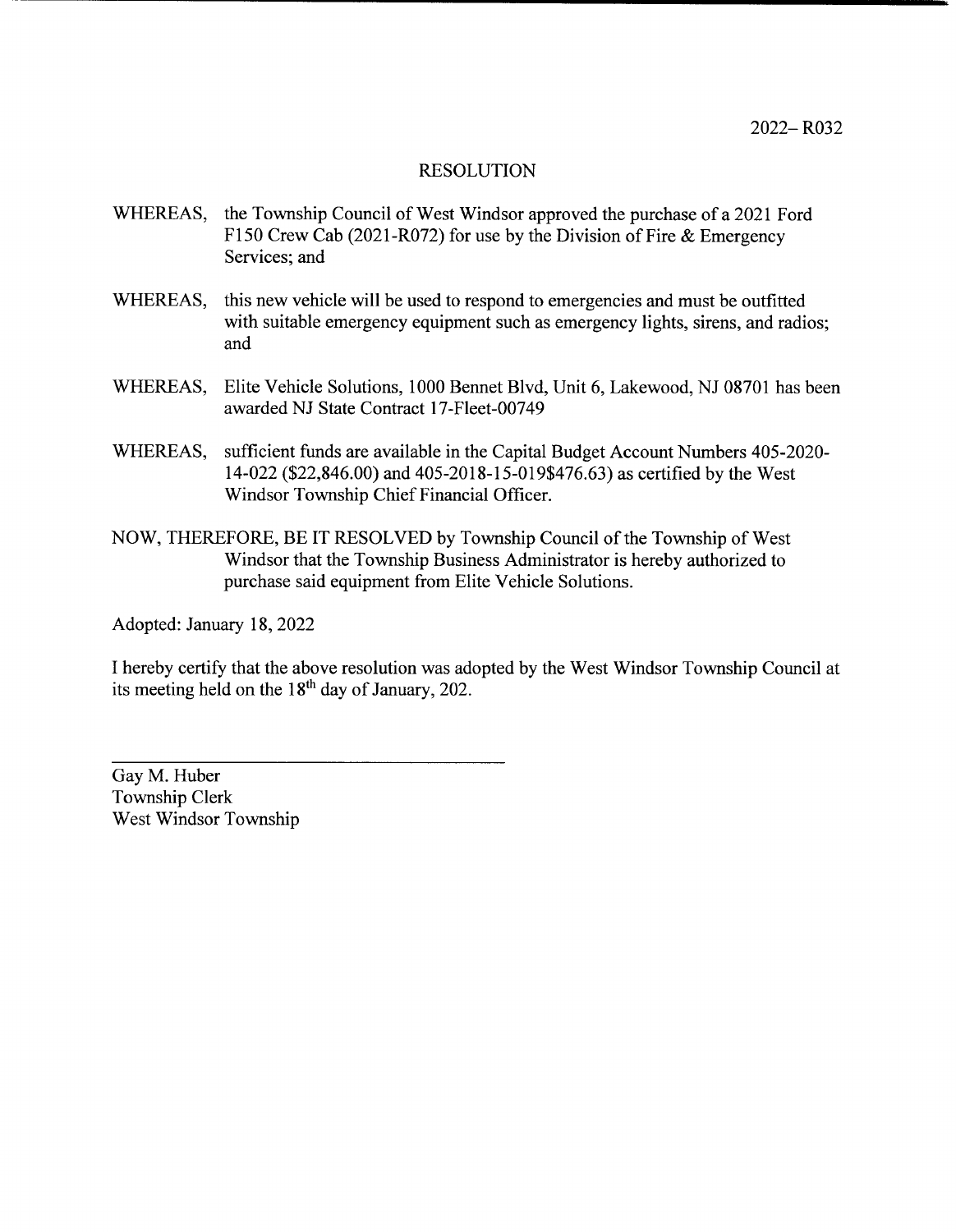- WHEREAS; all jurisdictions within Mercer County have exposure to hazards that increase the risk to life, property, environment, and the County and local economy; and
- WHEREAS; pro-active mitigation of known hazards before a disaster event can reduce or eliminate long-term risk to life and property; and
- WHEREAS; The Disaster Mitigation Act of 2000 (Public Law 106-390) established new requirements for pre and post disaster hazard mitigation programs; and
- WHEREAS; a coalition of Mercer County municipalities with like planning objectives has been formed to pool resources and create consistent mitigation strategies within Mercer County; and
- WHEREAS; the coalition has completed a planning process that engages the public, assesses the risk and vulnerability to the impacts of natural hazards, develops <sup>a</sup> mitigation strategy consistent with <sup>a</sup> set of uniform goals and objectives, and creates <sup>a</sup> plan for implementing, evaluating and revising this strategy;

NOW, THEREFORE BE IT RESOLVED, that the Township Council of the Township of West Windsor:

- 1) Adopts in its entirety, the <sup>2021</sup> Mercer County Hazard Mitigation Plan Update( the" Plan") as the jurisdiction's Hazard Mitigation Plan and resolves to execute the actions identified in the Plan that pertain to this jurisdiction.
- 2) Will use the adopted and approved portions of the Plan to guide pre- and post- disaster mitigation of the hazards identified.
- 3) Will coordinate the strategies identified in the Plan with other planning programs and mechanisms under its jurisdictional authority.
- 4) Will continue its support ofthe Mitigation Planning Committee as described within the Plan.
- 5) Will help to promote and support the mitigation successes of all participants in this Plan.
- 6) Will incorporate mitigation planning as an integral component of government and partner operations.
- 7) Will provide an update of the Plan in conjunction with the County no less than every five years.

Adopted: January 18, 2022

I hereby certify that the above Resolution was adopted by the West Windsor Township Council at their meeting held on the 18<sup>th</sup> day of January 2022.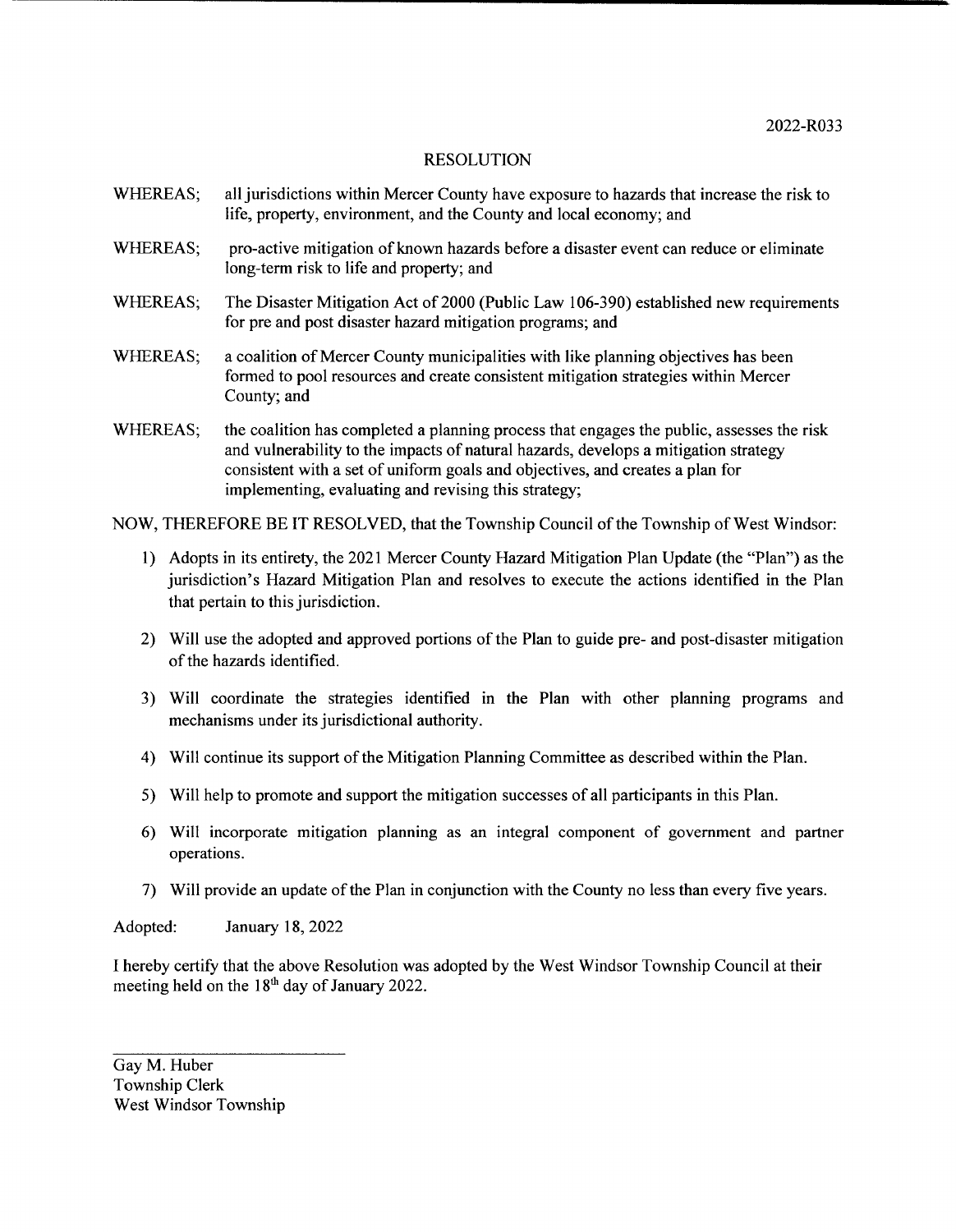# RESOLUTION REQUESTING THE STATE OF NEW JERSEY TO PURSUE REGIONAL SOLUTIONS TO FLOODING WITHIN THE MILLSTONE RIVER BASIN

- WHEREAS, there has been an increase in storm severity in the region, beginning with Tropical Storm Irene in 2011 followed by Hurricane Sandy in 2012, and more recently with Tropical Storm Isaias in 2020 and Tropical Storm Ida in 2021, with additional increases expected due to climate change factors for the foreseeable future; and
- WHEREAS, storms such as these and the resulting flooding have produced not only economic damage and devastating hardship for those directly impacted but have also caused shutdowns of transportation, schools and businesses throughout the region; and
- WHEREAS, flooding within West Windsor impacts not only our own residents and businesses but limits access to regional transportation at Princeton Junction Train Station on the Northeast Corridor and to major state arteries such as U.S. 1; and
- WHEREAS, the resulting flooding also creates public health and safety issues that severely stretch our First Responders and have resulted in injury and death in the region, far outweighing the direct economic impacts; and
- WHEREAS, the negative impacts of flooding in West Windsor Township are most greatly and directly experienced with flooding in the Millstone River Basin; and
- WHEREAS, the Millstone River Basin comprises 238 square miles within the counties of Mercer, Middlesex, Monmouth, Hunterdon, and Somerset, making this flooding a multi-county regional problem that cannot be alleviated by independent action of any one municipality; and
- WHEREAS, the USDA Natural Resources Conservation Service (NRCS) in 2004 and the Army Corps of Engineers in 2016 each studied limited areas within the Millstone River Basin and identified major infrastructure projects that could reduce flood damage and loss to the populations of the studied areas, including floodwalls, channel modifications, raising of roads and bridge decks, and other methods requiring significant capital outlay, environmental permitting and a coordinated regional effort; and
- WHEREAS, the Federal government has current and potential programs to provide grant funding for infrastructure projects that could help undertake one or more regional solutions to this flooding problem; and